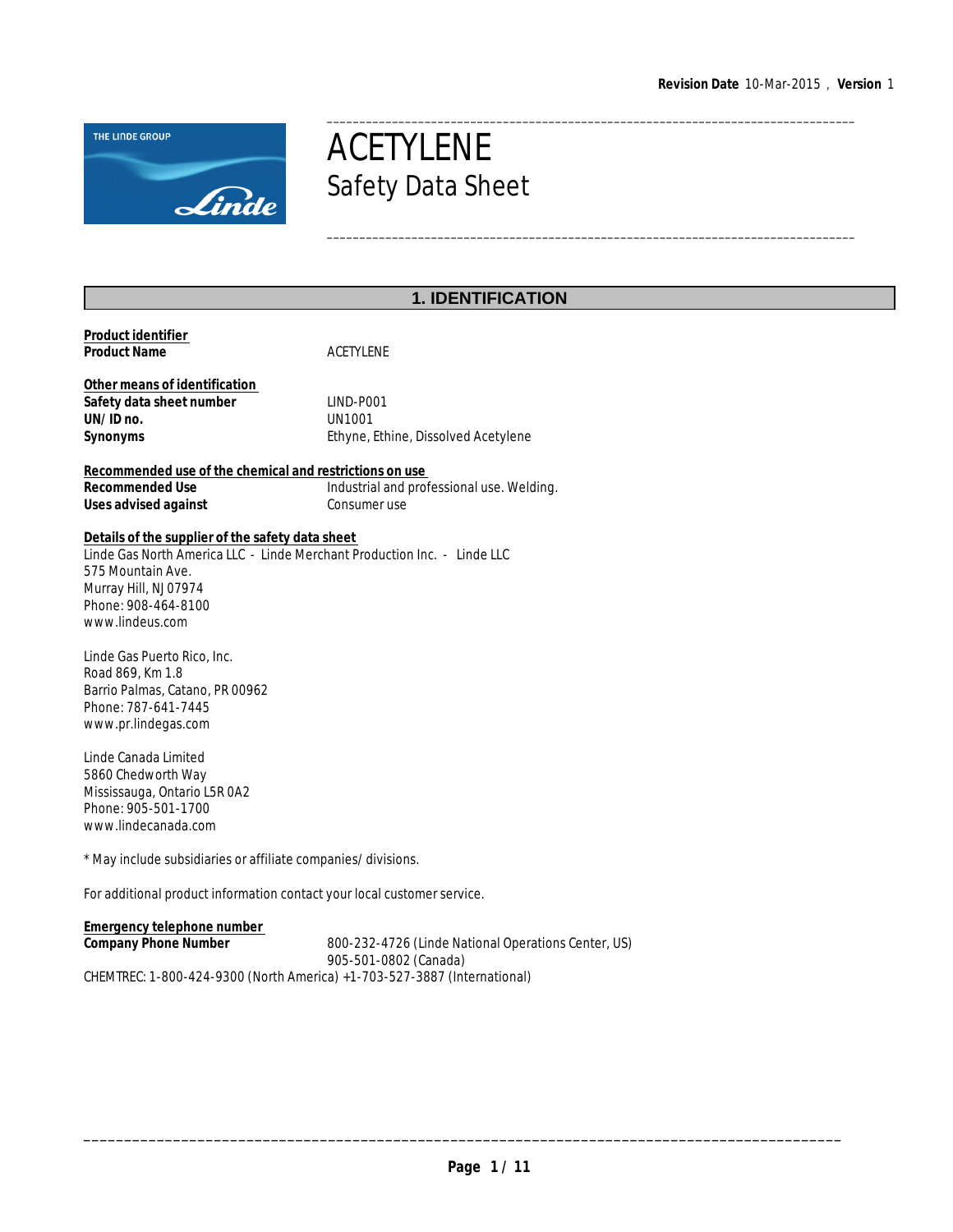## **2. HAZARDS IDENTIFICATION**

\_\_\_\_\_\_\_\_\_\_\_\_\_\_\_\_\_\_\_\_\_\_\_\_\_\_\_\_\_\_\_\_\_\_\_\_\_\_\_\_\_\_\_\_\_\_\_\_\_\_\_\_\_\_\_\_\_\_\_\_\_\_\_\_\_\_\_\_\_\_\_\_\_\_\_\_\_\_\_\_\_\_\_\_\_\_\_\_\_\_\_\_\_

#### **Classification**

#### **OSHA Regulatory Status**

This chemical is considered hazardous by the 2012 OSHA Hazard Communication Standard (29 CFR 1910.1200).

| Flammable gases      | Categor       |
|----------------------|---------------|
| Gases under pressure | Dissolved gas |
| Simple asphyxiants   | Yes           |

**Label elements** 



**Signal word Danger**

**Hazard Statements** Extremely flammable gas May react explosively even in the absence of air at elevated pressure and/or temperature Contains gas under pressure; may explode if heated May displace oxygen and cause rapid suffocation May form explosive mixtures with air

**Precautionary Statements - Prevention** Do not handle until all safety precautions have been read and understood Keep away from heat, sparks, open flames, hot surfaces.  $-$  No smoking Use and store only outdoors or in a well ventilated place Use backflow preventive device in piping Fusible plugs in top, bottom, or valve melt at 98 °C to 107 °C (208° F to 224° F). Do not discharge at pressures above 15 psi (103 kPa) Close valve after each use and when empty Never put cylinders into unventilated areas of passenger vehicles

**Precautionary Statements - Response** IF INHALED: Remove person to fresh air and keep comfortable for breathing. Get medical attention/advice. Leaking gas fire: do not extinguish, unless leak can be stopped safely Eliminate all ignition sources if safe to do so

**Precautionary Statements - Storage** Protect from sunlight when ambient temperature exceeds 52°C/125°F

**Precautionary Statements - Disposal** Dispose of contents/containers in accordance with container supplier/owner instructions

**Hazards not otherwise classified (HNOC)**  Not applicable

## **3. COMPOSITION/INFORMATION ON INGREDIENTS**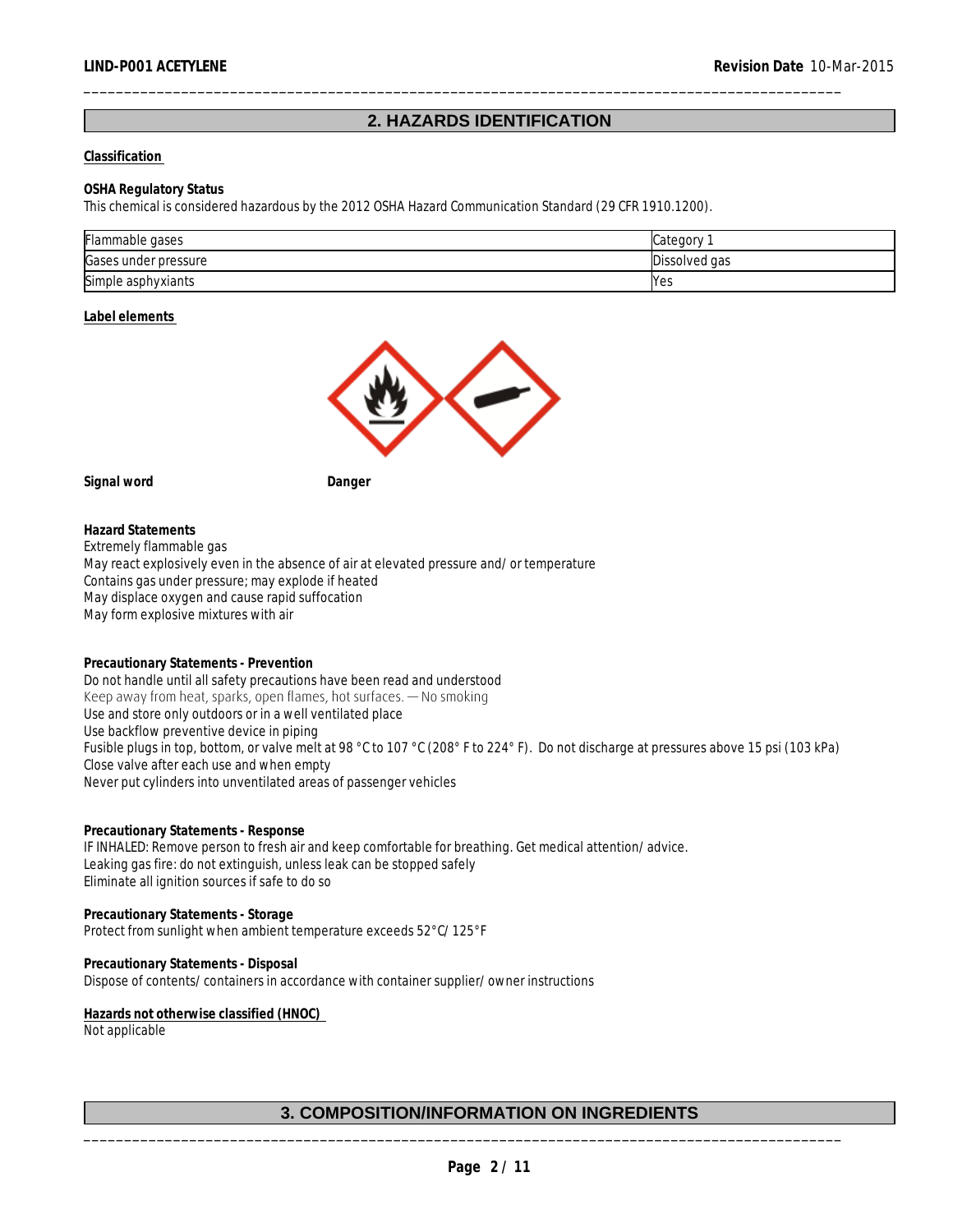| <b>Chemical Name</b>  | 0.001<br>JAS NO.                         | Volume %                | <b>Chemical Formula</b> |
|-----------------------|------------------------------------------|-------------------------|-------------------------|
| Acetylenc<br>ene<br>v | -<br>$74 - 86 - 1$                       | 100<br>οU               | н.<br><b>U</b> 4 I      |
| Acetone               | $\overline{\phantom{a}}$<br>7-64-<br>. . | $\sim$<br>$\sim$<br>, U | н.<br>10                |

Chemical Additions For safety reasons, acetylene gas is dissolved in acetone in the gas cylinder.

\_\_\_\_\_\_\_\_\_\_\_\_\_\_\_\_\_\_\_\_\_\_\_\_\_\_\_\_\_\_\_\_\_\_\_\_\_\_\_\_\_\_\_\_\_\_\_\_\_\_\_\_\_\_\_\_\_\_\_\_\_\_\_\_\_\_\_\_\_\_\_\_\_\_\_\_\_\_\_\_\_\_\_\_\_\_\_\_\_\_\_\_\_

## **4. FIRST AID MEASURES**

|--|

| General advice                                              | Show this safety data sheet to the doctor in attendance.                                                                                                                                                                                                                                                                                                                                                                                                                                                                                                                                            |
|-------------------------------------------------------------|-----------------------------------------------------------------------------------------------------------------------------------------------------------------------------------------------------------------------------------------------------------------------------------------------------------------------------------------------------------------------------------------------------------------------------------------------------------------------------------------------------------------------------------------------------------------------------------------------------|
| Inhalation                                                  | Remove to fresh air and keep comfortable for breathing. If breathing is difficult, give oxygen. If<br>breathing has stopped, give artificial respiration. Get medical attention immediately.                                                                                                                                                                                                                                                                                                                                                                                                        |
| Skin contact                                                | Wash off immediately with soap and plenty of water. Contaminated clothing presents a fire hazard<br>and should be removed immediately. Get medical attention if irritation develops and/or persists.                                                                                                                                                                                                                                                                                                                                                                                                |
| Eye contact                                                 | Consult a physician if direct contact with pressurized material occurs. Rinse immediately with plenty<br>of water, also under the eyelids, for at least 15 minutes. Seek immediate medical attention/advice.                                                                                                                                                                                                                                                                                                                                                                                        |
| Ingestion                                                   | Not an expected route of exposure.                                                                                                                                                                                                                                                                                                                                                                                                                                                                                                                                                                  |
| Self-protection of the first aider                          | Remove all sources of ignition. RESCUE PERSONNEL SHOULD BE EQUIPPED WITH SELF-CONTAINED<br><b>BREATHING APPARATUS.</b>                                                                                                                                                                                                                                                                                                                                                                                                                                                                              |
| Most important symptoms and effects, both acute and delayed |                                                                                                                                                                                                                                                                                                                                                                                                                                                                                                                                                                                                     |
| Symptoms                                                    | Simple asphyxiant. May cause suffocation by displacing the oxygen in the air. Exposure to<br>oxygen-deficient atmosphere (<19.5%) may cause dizziness, drowsiness, nausea, vomiting, excess<br>salivation, diminished mental alertness, loss of consciousness and death. Exposure to atmospheres<br>containing 8-10% or less oxygen will bring about unconsciousness without warning and so quickly<br>that the individuals cannot help or protect themselves. Lack of sufficient oxygen may cause serious<br>injury or death. Symptoms of overexposure are dizziness, headache, tiredness, nausea, |

**Indication of any immediate medical attention and special treatment needed**

Note to physicians **Note to physicians** Treat symptomatically.

### **5. FIRE-FIGHTING MEASURES**

nausea, headache, dizziness, vomiting, and incoordination.

unconsciousness, cessation of breathing. May cause central nervous system depression with

#### **Suitable extinguishing media**

DO NOT EXTINGUISH A LEAKING GAS FIRE UNLESS LEAK CAN BE STOPPED. Dry chemical. Water spray or fog.

#### **Specific extinguishing methods**

If possible, stop the flow of gas. Do not extinguish the fire until supply is shut off as otherwise an explosive-ignition may occur. If the fire is extinguished and the flow of gas continues, GET AWAY!

Fight fire from maximum distance or use unmanned hose holders or monitor nozzles. Do not direct water at source of leak or safety devices; icing may occur. For massive fire, use unmanned hose holders or monitor nozzles; if this is impossible withdraw from area and let fire burn. Use water spray to cool surrounding containers. Be cautious of a Boiling Liquid Evaporating Vapor Explosion, BLEVE, if flame is impinging on surrounding containers. Continue to cool fire exposed cylinders until flames are extinguished. Damaged cylinders should be handled only by specialists.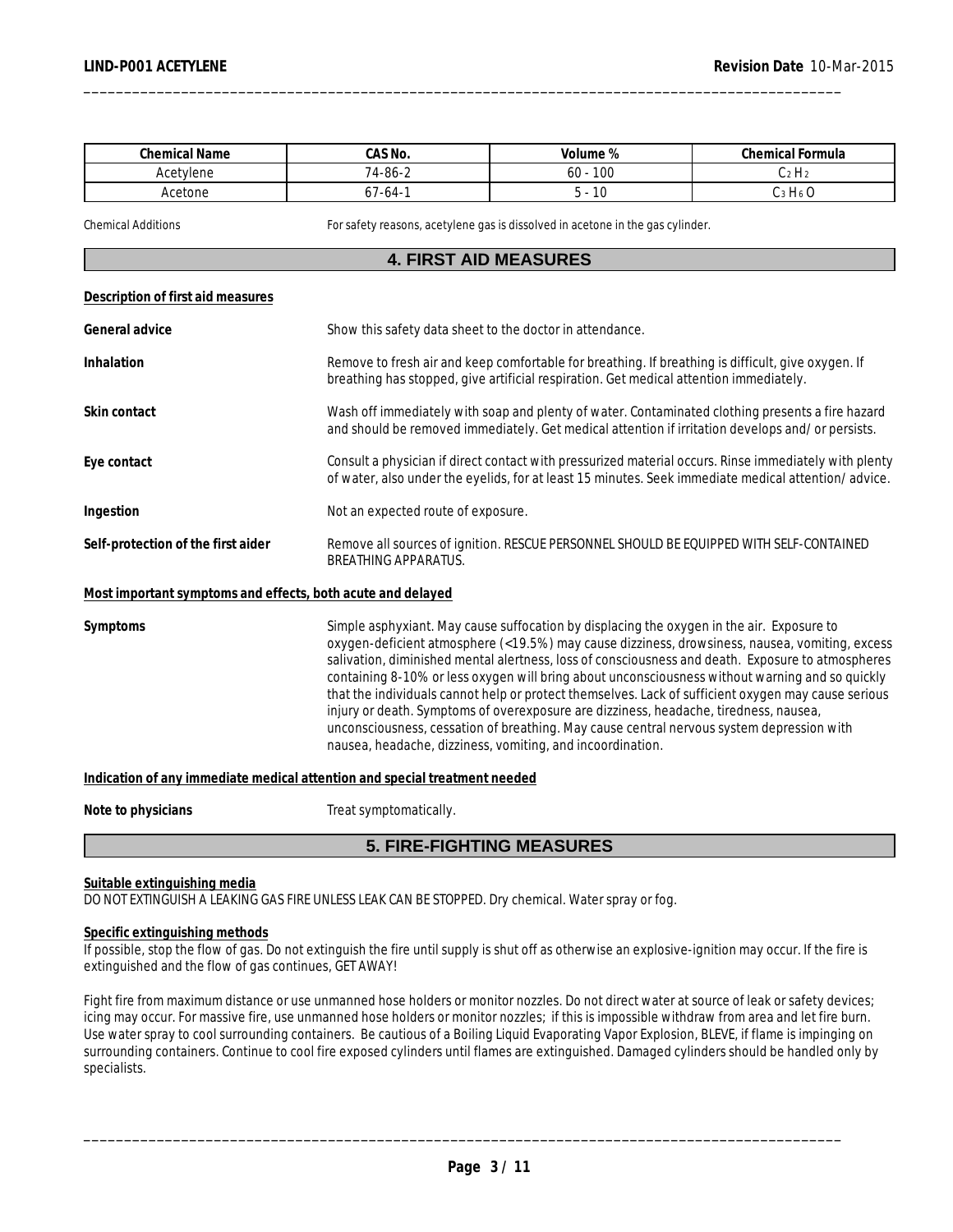#### **Specific hazards arising from the chemical**

GASEOUS ACETYLENE IS SPONTANEOUSLY COMBUSTIBLE IN AIR AT PRESSURES ABOVE 15 PSI (270 kPa). Pure acetylene is shock sensitive. It requires a very low ignition energy so that fires which have been extinguished without stopping the flow of gas can easily re-ignite with possible explosive force.

\_\_\_\_\_\_\_\_\_\_\_\_\_\_\_\_\_\_\_\_\_\_\_\_\_\_\_\_\_\_\_\_\_\_\_\_\_\_\_\_\_\_\_\_\_\_\_\_\_\_\_\_\_\_\_\_\_\_\_\_\_\_\_\_\_\_\_\_\_\_\_\_\_\_\_\_\_\_\_\_\_\_\_\_\_\_\_\_\_\_\_\_\_

Fires involving acetylene occur occasionally at fusible metal pressure relief plugs at the tops and bottoms of cylinders, commonly due to hot metal or slag dropped on the fusible plugs. When the fusible plug releases a large volume of acetylene creating a "roaring" sound. The flame may extend a foot or two away from the cylinder until the pressure is reduced. In most cases, the other end of the cylinder may develop a coating of frost.

If the flame is large, burning from a fusible plug, DO NOT try to put it out unless the cylinder is outdoors or in a very well ventilated area free from sources of ignition. Usually it is very difficult to exinguish large fires because the escaping acetylene may be re-ignited by adjacent ignition sources, thereby possibly creating confined space explosion. Keep containers cool with water spray.

Vapors may travel to source of ignition and flash back. Vapors from liquefied gas are initially heavier than air and spread along ground. Vapors may accumulate in confined areas (basement, tanks, hopper/tank cars, etc.). Cylinders may rupture under extreme heat.

Hazardous combustion products Carbon monoxide. Carbon dioxide (CO<sub>2</sub>).

#### **Protective equipment and precautions for firefighters**

Withdraw immediately in case of rising sound from venting safety devices or discoloration of tank. ALWAYS stay away from tanks engulfed in fire. If the fire is extinguished and the flow of gas continues, GET AWAY!

As in any fire, wear self-contained breathing apparatus pressure-demand, MSHA/NIOSH (approved or equivalent) and full protective gear.

## **6. ACCIDENTAL RELEASE MEASURES**

#### **Personal precautions, protective equipment and emergency procedures**

**Precautions for safe handling**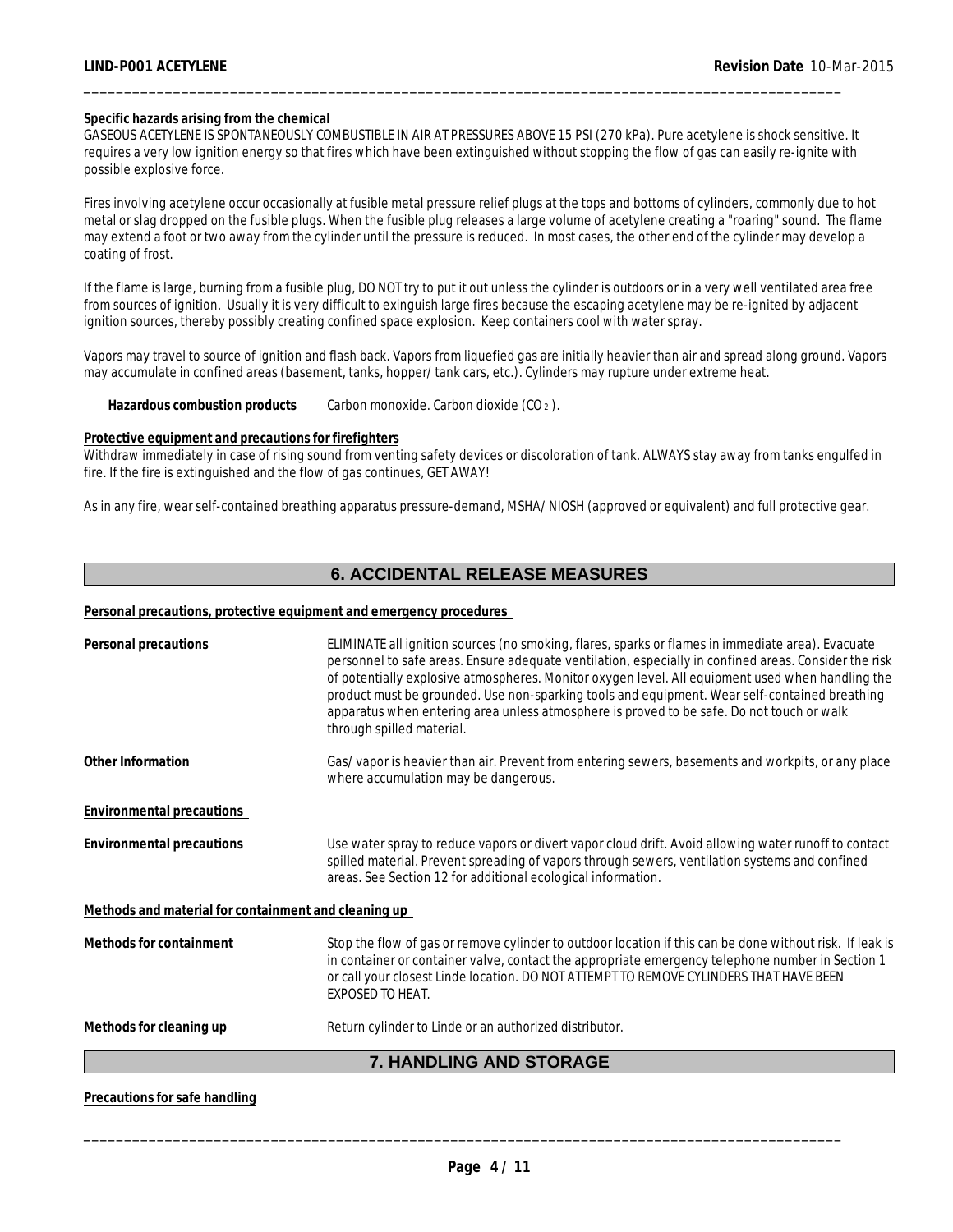| Advice on safe handling                                      | Never use copper piping for acetylene service. Only steel or wrought iron pipe should be used.<br>Open cylinder valve minimum amount required (no more than 1-1.5 turns) to deliver acceptable<br>flow to enable the cylinder to be closed quickly in an emergency situation. Acetylene is shipped in<br>a cylinder packed with a porous mass material, and a liquid solvent, commonly acetone. Acetylene<br>is dissolved in the acetone solution and dispersed throughout the porous medium. When the valve<br>of a charged acetylene cylinder is opened, the acetylene comes out of the solution and passes out<br>in the gaseous form. IT IS CRUCIAL THAT FUSE PLUGS IN THE TOPS AND BOTTOMS OF ALL ACETYLENE<br>CYLINDERS BE THOROUGHLY INSPECTED WHENEVER HANDLED. REMOVE AND QUARANTINE IN SAFE<br>LOCATION ANY DEFECTIVE CYLINDER.<br>Keep away from heat, hot surfaces, sparks, open flames and other ignition sources. No smoking.<br>Ground and bond all lines and equipment associated with product system. All equipment should be<br>non-sparking and explosion proof. "NO SMOKING" signs should be posted in storage and use areas.<br>Use only with equipment purged with inert gas or evacuated prior to discharge from cylinder. Avoid<br>contact with pure copper, mercury, silver and brass with greater than 65% copper. Solvent<br>(acetone) may accumulate in piping system. For maintenance use appropriate resistant gloves, eye<br>goggles. Operating pressure should be limited to 15 psig (103 kPa) or less. Consider the use of<br>flashback arrestors. Unless oxygen and acetylene are separated, there should be a<br>non-combustible partition of at least 5 ft. high with a fire-resistance rating of one-half hour<br>between cylinders. In the U.S. cylinders stored inside a building near user locations must be limited<br>to total capacity of 2500 ft <sup>3</sup> of gas, exclusive of in-use or attached for use cylinders.<br>Protect cylinders from physical damage; do not drag, roll, slide or drop. When moving cylinders,<br>even for short distance, use a cart designed to transport cylinders. Never attempt to lift a cylinder<br>by its valve protection cap. Never insert an object (e.g. wrench, screwdriver, pry bar,etc.) into valve<br>cap openings. Doing so may damage valve, causing leak to occur. Use an adjustable strap wrench to<br>remove over-tight or rusted caps. Use only with adequate ventilation. Use backflow preventive<br>device in piping. Use only with equipment rated for cylinder pressure. Close valve after each use<br>and when empty. If user experiences any difficulty operating cylinder valve discontinue use and |
|--------------------------------------------------------------|------------------------------------------------------------------------------------------------------------------------------------------------------------------------------------------------------------------------------------------------------------------------------------------------------------------------------------------------------------------------------------------------------------------------------------------------------------------------------------------------------------------------------------------------------------------------------------------------------------------------------------------------------------------------------------------------------------------------------------------------------------------------------------------------------------------------------------------------------------------------------------------------------------------------------------------------------------------------------------------------------------------------------------------------------------------------------------------------------------------------------------------------------------------------------------------------------------------------------------------------------------------------------------------------------------------------------------------------------------------------------------------------------------------------------------------------------------------------------------------------------------------------------------------------------------------------------------------------------------------------------------------------------------------------------------------------------------------------------------------------------------------------------------------------------------------------------------------------------------------------------------------------------------------------------------------------------------------------------------------------------------------------------------------------------------------------------------------------------------------------------------------------------------------------------------------------------------------------------------------------------------------------------------------------------------------------------------------------------------------------------------------------------------------------------------------------------------------------------------------------------------------------------------------------------------------------------------------------------------------------------------------------------------------------------------------------------------|
|                                                              | contact supplier. Ensure the complete gas system has been checked for leaks before use.<br>Never put cylinders into trunks of cars or unventilated areas of passenger vehicles. Never attempt<br>to refill a compressed gas cylinder without the owner's written consent. Never strike an arc on a<br>compressed gas cylinder or make a cylinder a part of an electrical circuit.<br>Only experienced and properly instructed persons should handle gases under pressure. Always<br>store and handle compressed gas cylinders in accordance with Compressed Gas Association,<br>pamphlet CGA-P1, Safe Handling of Compressed Gases in Containers.                                                                                                                                                                                                                                                                                                                                                                                                                                                                                                                                                                                                                                                                                                                                                                                                                                                                                                                                                                                                                                                                                                                                                                                                                                                                                                                                                                                                                                                                                                                                                                                                                                                                                                                                                                                                                                                                                                                                                                                                                                                          |
|                                                              | For additional information, consult the Compressed Gas Association's pamphlets P-1, G-1, G-1.1,<br>AV-9, G-1.2, G-1.3, G-1.5, G-1.6, G-1.7, C-13, SB-4, NFPA #51, and OSHA 1910 Subpart H & Q.                                                                                                                                                                                                                                                                                                                                                                                                                                                                                                                                                                                                                                                                                                                                                                                                                                                                                                                                                                                                                                                                                                                                                                                                                                                                                                                                                                                                                                                                                                                                                                                                                                                                                                                                                                                                                                                                                                                                                                                                                                                                                                                                                                                                                                                                                                                                                                                                                                                                                                             |
| Conditions for safe storage, including any incompatibilities |                                                                                                                                                                                                                                                                                                                                                                                                                                                                                                                                                                                                                                                                                                                                                                                                                                                                                                                                                                                                                                                                                                                                                                                                                                                                                                                                                                                                                                                                                                                                                                                                                                                                                                                                                                                                                                                                                                                                                                                                                                                                                                                                                                                                                                                                                                                                                                                                                                                                                                                                                                                                                                                                                                            |
| <b>Storage Conditions</b>                                    | Outside or detached storage is preferred. Do not store cylinders on their side. This makes the<br>acetylene less stable and less safe, and increases the likelihood of solvent loss resulting in<br>decomposition. If rough handling or other occurrences should cause any fusible plug to leak, move<br>the cylinder to an open space well away from an possible source of a sign on the cylinder warning<br>of "Leaking Flammable Gas".<br>Store in cool, dry, well-ventilated area of non-combustible construction away from heavily                                                                                                                                                                                                                                                                                                                                                                                                                                                                                                                                                                                                                                                                                                                                                                                                                                                                                                                                                                                                                                                                                                                                                                                                                                                                                                                                                                                                                                                                                                                                                                                                                                                                                                                                                                                                                                                                                                                                                                                                                                                                                                                                                                    |
|                                                              | trafficked areas and emergency exits. Keep at temperatures below 52°C / 125°F. Cylinders should<br>be stored upright with valve protection cap in place and firmly secured to prevent falling. Full and<br>empty cylinders should be segregrated. Use a "first in-first out" inventory system to prevent full<br>cylinders from being stored for excessive periods of time. Stored containers should be periodically<br>checked for general condition and leakage.                                                                                                                                                                                                                                                                                                                                                                                                                                                                                                                                                                                                                                                                                                                                                                                                                                                                                                                                                                                                                                                                                                                                                                                                                                                                                                                                                                                                                                                                                                                                                                                                                                                                                                                                                                                                                                                                                                                                                                                                                                                                                                                                                                                                                                         |
|                                                              |                                                                                                                                                                                                                                                                                                                                                                                                                                                                                                                                                                                                                                                                                                                                                                                                                                                                                                                                                                                                                                                                                                                                                                                                                                                                                                                                                                                                                                                                                                                                                                                                                                                                                                                                                                                                                                                                                                                                                                                                                                                                                                                                                                                                                                                                                                                                                                                                                                                                                                                                                                                                                                                                                                            |

**Incompatible materials** Oxidizing agents. Halogenated compounds. Halogens. Copper. Silver. Mercury. Brasses containing >65% copper and brazing materials containing silver or copper.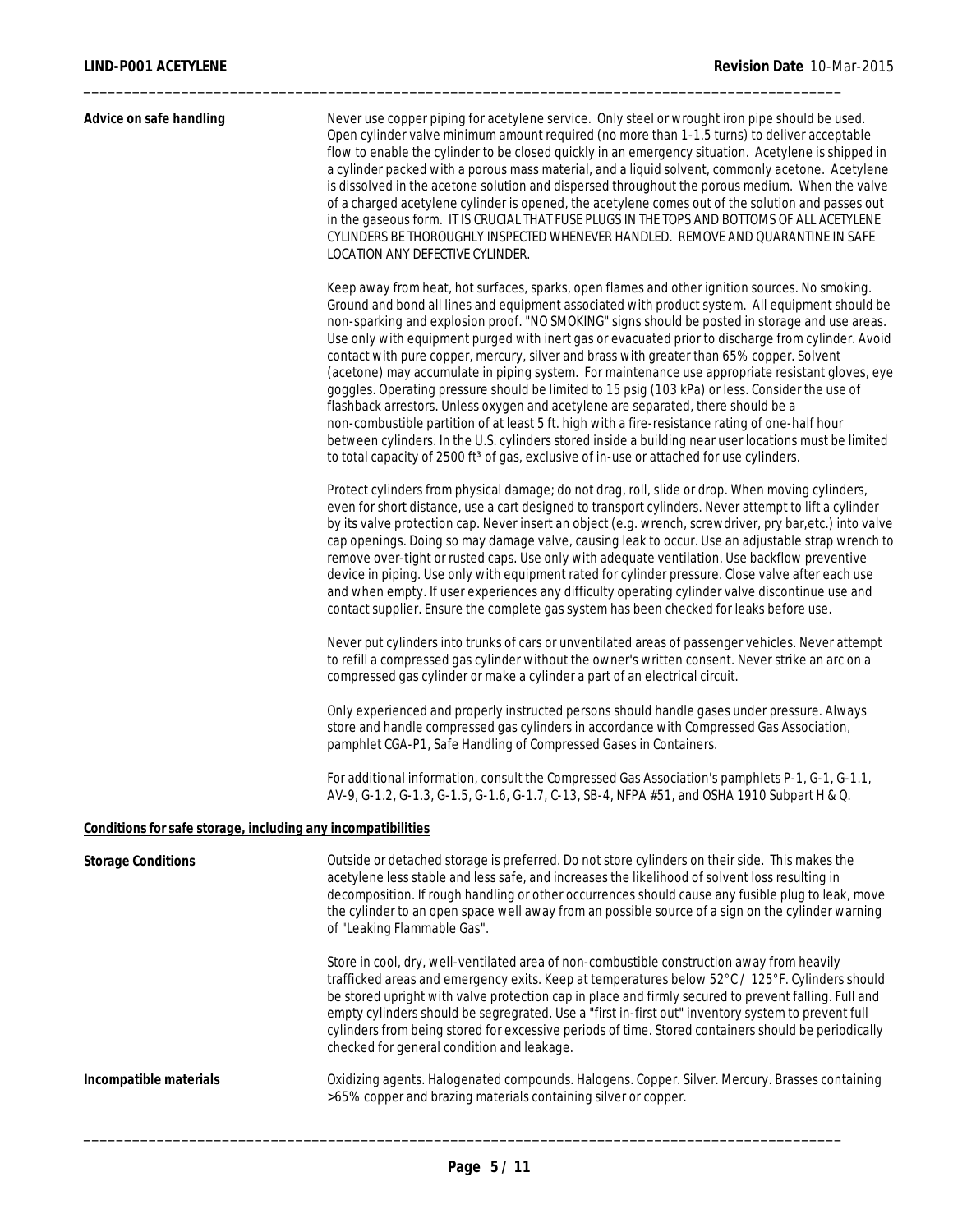# **8. EXPOSURE CONTROLS/PERSONAL PROTECTION**

\_\_\_\_\_\_\_\_\_\_\_\_\_\_\_\_\_\_\_\_\_\_\_\_\_\_\_\_\_\_\_\_\_\_\_\_\_\_\_\_\_\_\_\_\_\_\_\_\_\_\_\_\_\_\_\_\_\_\_\_\_\_\_\_\_\_\_\_\_\_\_\_\_\_\_\_\_\_\_\_\_\_\_\_\_\_\_\_\_\_\_\_\_

**Control parameters** 

| <b>Exposure Guidelines</b>                                                                                                                                                                                                                  |                                                                                                                        |                                                                                                                                                                                                                                                                                                                                                                                                          |                                                                      |  |  |
|---------------------------------------------------------------------------------------------------------------------------------------------------------------------------------------------------------------------------------------------|------------------------------------------------------------------------------------------------------------------------|----------------------------------------------------------------------------------------------------------------------------------------------------------------------------------------------------------------------------------------------------------------------------------------------------------------------------------------------------------------------------------------------------------|----------------------------------------------------------------------|--|--|
| <b>Chemical Name</b>                                                                                                                                                                                                                        | <b>ACGIHTLV</b>                                                                                                        | <b>OSHA PEL</b>                                                                                                                                                                                                                                                                                                                                                                                          | NIOSH IDLH                                                           |  |  |
| Acetylene<br>74-86-2                                                                                                                                                                                                                        |                                                                                                                        |                                                                                                                                                                                                                                                                                                                                                                                                          | Ceiling: 2500 ppm<br>Ceiling: $2662$ mg/m <sup>3</sup>               |  |  |
| Acetone<br>$67 - 64 - 1$                                                                                                                                                                                                                    | STEL: 750 ppm<br>TWA: 500 ppm                                                                                          | TWA: 1000 ppm<br>TWA: 2400 mg/m <sup>3</sup><br>(vacated) TWA: 750 ppm<br>(vacated) TWA: 1800 mg/m <sup>3</sup><br>(vacated) STEL: 2400 mg/m <sup>3</sup>                                                                                                                                                                                                                                                | IDLH: 2500 ppm 10% LEL<br>TWA: 250 ppm<br>TWA: 590 mg/m <sup>3</sup> |  |  |
| ACGIH TLV: American Conference of Governmental Industrial Hygienists - Threshold Limit Value. OSHA PEL: Occupational Safety and Health<br>Administration - Permissible Exposure Limits. NIOSH IDLH: Immediately Dangerous to Life or Health |                                                                                                                        |                                                                                                                                                                                                                                                                                                                                                                                                          |                                                                      |  |  |
| Other Information                                                                                                                                                                                                                           | 1992).                                                                                                                 | Vacated limits revoked by the Court of Appeals decision in AFL-CIO v. OSHA, 965 F.2d 962 (11th Cir.,                                                                                                                                                                                                                                                                                                     |                                                                      |  |  |
| Appropriate engineering controls                                                                                                                                                                                                            |                                                                                                                        |                                                                                                                                                                                                                                                                                                                                                                                                          |                                                                      |  |  |
| <b>Engineering Controls</b>                                                                                                                                                                                                                 | Eyewash stations.                                                                                                      | Local exhaust ventilation to prevent accumulation of high concentrations and maintain air-oxygen<br>levels at or above 19.5%. Explosion proof ventilation systems. Oxygen detectors should be used<br>when asphyxiating gases may be released. Consider installation of leak detection systems in areas<br>of use and storage. Systems under pressure should be regularly checked for leakages. Showers. |                                                                      |  |  |
| Individual protection measures, such as personal protective equipment                                                                                                                                                                       |                                                                                                                        |                                                                                                                                                                                                                                                                                                                                                                                                          |                                                                      |  |  |
| Eye/face protection                                                                                                                                                                                                                         | Wear safety glasses with side shields (or goggles).                                                                    |                                                                                                                                                                                                                                                                                                                                                                                                          |                                                                      |  |  |
| Skin and body protection                                                                                                                                                                                                                    |                                                                                                                        | Work gloves and safety shoes are recommended when handling cylinders. Wear fire/flame<br>resistant/retardant clothing. Take precautionary measures against static discharge.                                                                                                                                                                                                                             |                                                                      |  |  |
| Respiratory protection                                                                                                                                                                                                                      |                                                                                                                        | Use positive pressure airline respirator with escape cylinder or self contained breathing apparatus<br>for oxygen-deficient atmospheres (<19.5%).                                                                                                                                                                                                                                                        |                                                                      |  |  |
| General Hygiene Considerations                                                                                                                                                                                                              | Handle in accordance with good industrial hygiene and safety practice. Do not get in eyes, on skin,<br>or on clothing. |                                                                                                                                                                                                                                                                                                                                                                                                          |                                                                      |  |  |

# **9. PHYSICAL AND CHEMICAL PROPERTIES**

## **Information on basic physical and chemical properties**

| Physical state            | Compressed gas           |
|---------------------------|--------------------------|
| Appearance                | Colorless.               |
| Odor                      | Slight garlic.           |
| Odor threshold            | No information available |
| pH                        | No data available        |
| Melting point             | $-80.6$ °C / $-113$ °F   |
| Evaporation rate          | Not applicable           |
| Fire Hazard               | Yes                      |
| Lower flammability limit: | 2.5%                     |
| Upper flammability limit: | 82%                      |
| Flash point               | No information available |
| Autoignition temperature  | 296 °C / 565 °F          |
| Decomposition temperature | No data available        |
| Water solubility          | Soluble in water.        |
| Partition coefficient     | No data available        |
| Kinematic viscosity       | Not applicable           |
|                           |                          |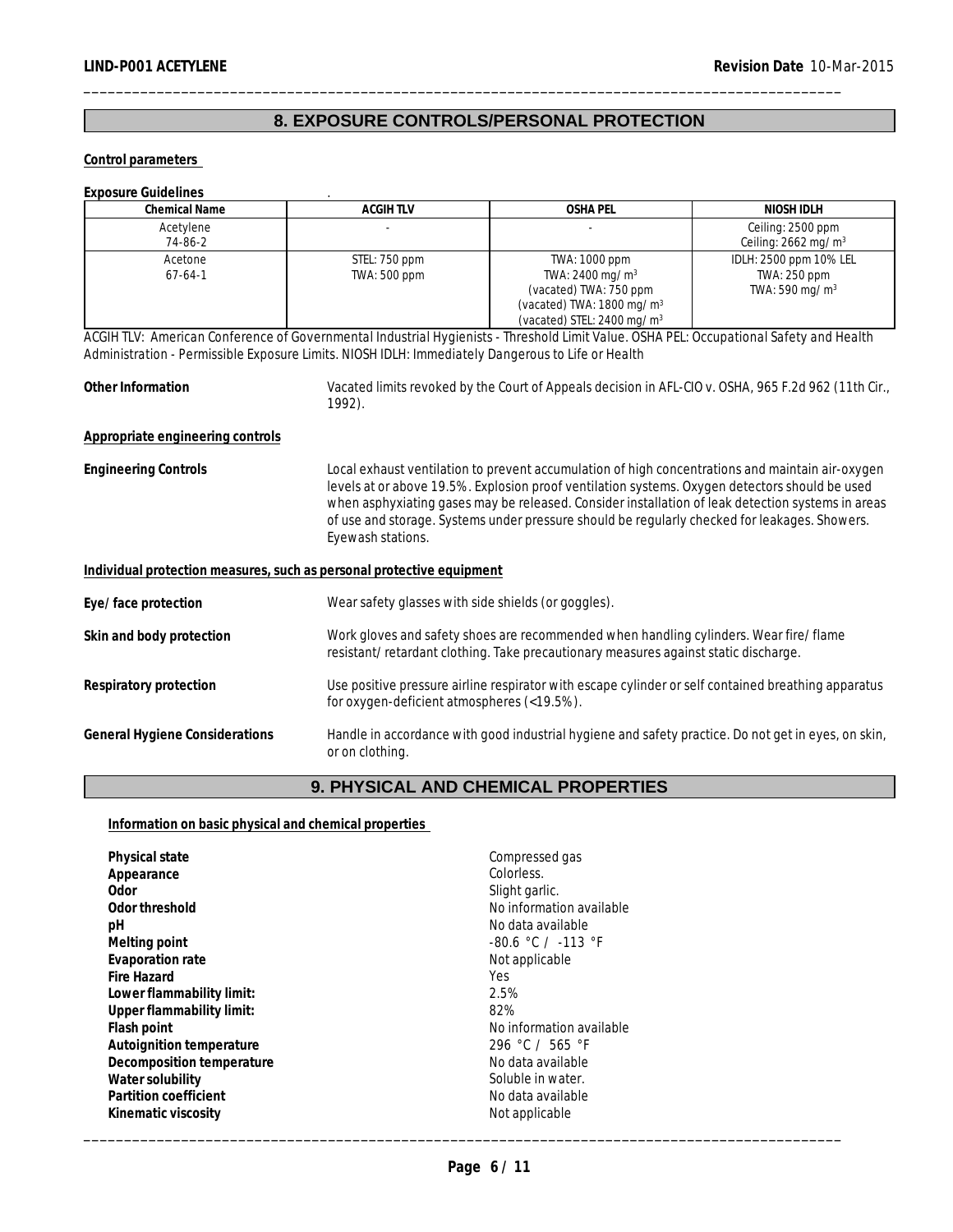| Chemical Name | Molecular weight | Boiling point |                                   | Vapor Pressure   Vapor density (air | <b>Gas Density</b>    | Critical    |
|---------------|------------------|---------------|-----------------------------------|-------------------------------------|-----------------------|-------------|
|               |                  |               |                                   | $=$                                 | ka/m $3@20^{\circ}$ C | Temperature |
| Acetylene     | 26.03            | .75.2 °C      | 4378 kPa @ 21.1<br>$\circ$ $\sim$ | 0.90                                | ユウ<br>. <i>. .</i>    | 36.0 °C     |

## **10. STABILITY AND REACTIVITY**

#### **Reactivity**

Forms explosive acetylides with copper, silver and mercury. Do not use alloy containing more than 65% copper

#### **Chemical stability**

Do not allow free gas (outside of cylinder) to exceed 15 psig. Do not expose cylinders to sudden shock or heat. Acetylene will decompose violently with cylinder failure. Do not discharge at pressures above 15 psi (103 kPa).

#### **Explosion data**

**Sensitivity to Mechanical Impact** Self-decomposition or self ignition may be triggered by heat, chemical reaction, friction or impact. **Sensitivity to Static Discharge** Yes.

## **Possibility of Hazardous Reactions**

May react explosively even in absence of air at elevated pressure and/or temperature. May form explosive mixtures with air.

**Hazardous polymerization** Temperatures as low as 250°F (121°C) at high pressure, or at low pressure in the presence of a catalyst are sufficient to initiate a polymerization reaction. The hazard is that the polymerization normally liberates heat and may lead to ignition and decomposition of acetylene if conditions permit.

#### **Conditions to avoid** Heat, flames and sparks.

#### **Incompatible materials**

Oxidizing agents. Halogenated compounds. Halogens. Copper. Silver. Mercury. Brasses containing >65% copper and brazing materials containing silver or copper.

#### **Hazardous Decomposition Products**

Hydrogen gas. Carbon monoxide (CO). Carbon dioxide (CO2).

## **11. TOXICOLOGICAL INFORMATION**

#### **Information on likely routes of exposure**

| Inhalation                           | High concentrations (10-20% in air) cause symptoms similar to that of being intoxicated. As a<br>narcotic gas or intoxicant, it causes hypercapnia (an excessive amount of carbon dioxide in the<br>blood). Repeated exposures to tolerable levels has not shown deleterious effects. TCLo,<br>human-inhalation of 20 pph inhaled has been shown to cause headaches and dyspnea. |  |  |  |  |
|--------------------------------------|----------------------------------------------------------------------------------------------------------------------------------------------------------------------------------------------------------------------------------------------------------------------------------------------------------------------------------------------------------------------------------|--|--|--|--|
| Skin contact                         | May cause skin irritation and/or dermatitis.                                                                                                                                                                                                                                                                                                                                     |  |  |  |  |
| Eye contact                          | May cause slight irritation.                                                                                                                                                                                                                                                                                                                                                     |  |  |  |  |
| Ingestion                            | Not an expected route of exposure.                                                                                                                                                                                                                                                                                                                                               |  |  |  |  |
| Information on toxicological effects |                                                                                                                                                                                                                                                                                                                                                                                  |  |  |  |  |
| Symptoms                             | High concentrations may cause asphyxia from lack of oxygen or act as a narcotic causing central<br>nervous system depression. Symptoms of overexposure are dizziness, headache, tiredness, nausea,<br>unconsciousness, cessation of breathing.                                                                                                                                   |  |  |  |  |
|                                      |                                                                                                                                                                                                                                                                                                                                                                                  |  |  |  |  |

**Delayed and immediate effects as well as chronic effects from short and long-term exposure**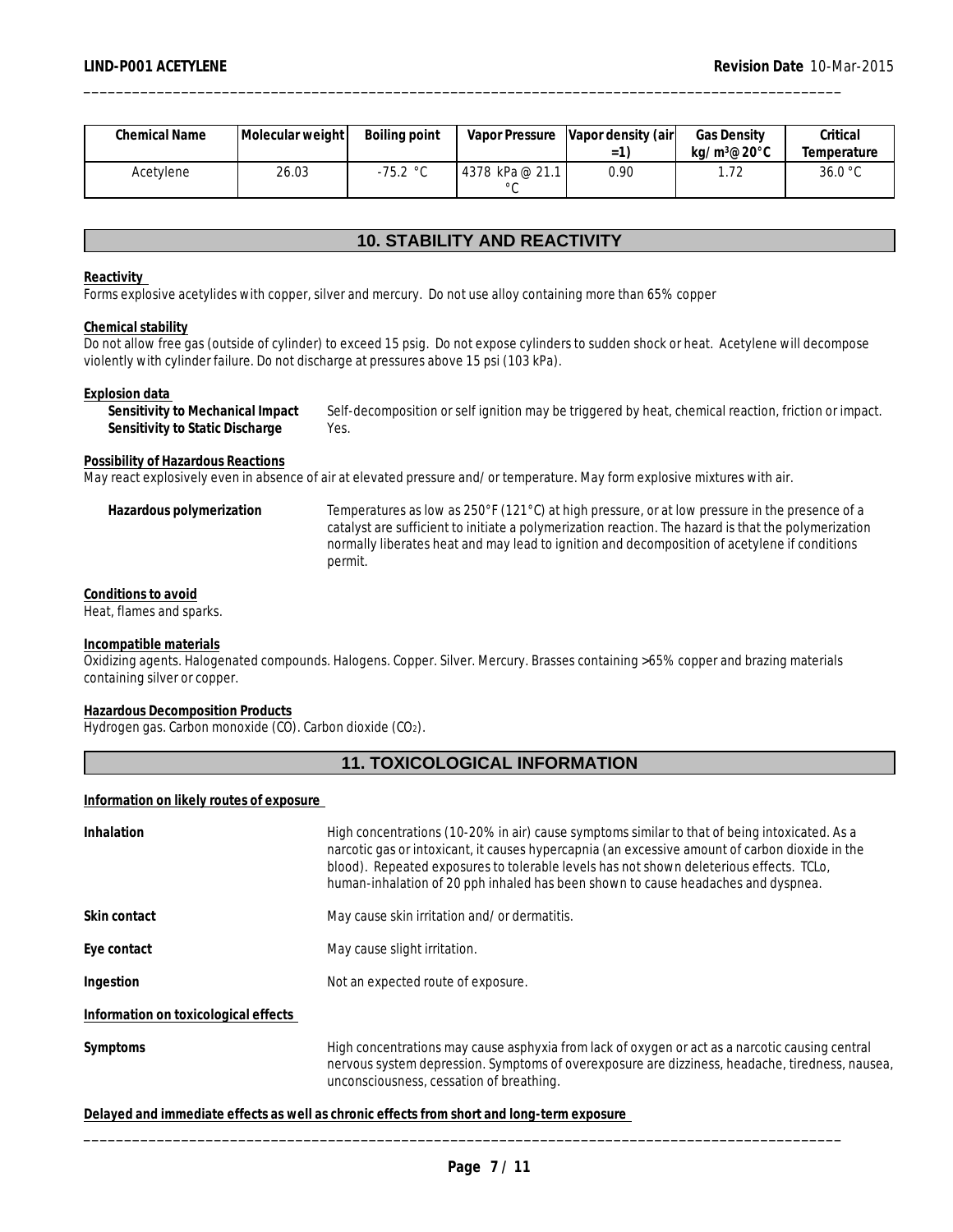| <b>Irritation</b>           | May cause skin and eye irritation.                                                                  |
|-----------------------------|-----------------------------------------------------------------------------------------------------|
| Sensitization               | Not classified.                                                                                     |
| Germ cell mutagenicity      | Not classified.                                                                                     |
| Carcinogenicity             | This product does not contain any carcinogens or potential carcinogens listed by OSHA, IARC or NTP. |
| Reproductive toxicity       | Not classified.                                                                                     |
| Developmental Toxicity      | Not classified.                                                                                     |
| STOT - single exposure      | Not classified.                                                                                     |
| STOT - repeated exposure    | Not classified.                                                                                     |
| Chronic toxicity            | None known.                                                                                         |
| <b>Target Organ Effects</b> | Central nervous system (CNS), Respiratory system.                                                   |
| Aspiration hazard           | Not applicable.                                                                                     |

**Numerical measures of toxicity** 

| Chemical Name          | Oral LD50                | Dermal LD50        | Inhalation LC50         | Inhalation LC50<br>$(CGA P-20)$ |
|------------------------|--------------------------|--------------------|-------------------------|---------------------------------|
| Acetone<br>$ 67-64-1 $ | $=$ 5800 mg/kg (Rat)     | 1700mg/kg (rabbit) | 18892 mg/m <sup>3</sup> |                                 |
| Product Information    |                          |                    |                         |                                 |
| Oral LD50              | No information available |                    |                         |                                 |
| Dermal LD50            | No information available |                    |                         |                                 |
| Inhalation LC50        | No information available |                    |                         |                                 |

**The following values are calculated based on chapter 3.1 of the GHS document** .

## **12. ECOLOGICAL INFORMATION**

**Ecotoxicity** No known acute aquatic toxicity.

**Persistence and degradability** No information available.

**Bioaccumulation**

Will not bioconcentrate.

| <b>Chemical Name</b>     | Partition coefficient |
|--------------------------|-----------------------|
| Acetylene<br>74-86-2     | 0.32                  |
| Acetone<br>$67 - 64 - 1$ | $-0.24$               |

## **13. DISPOSAL CONSIDERATIONS**

**Waste treatment methods**

**Disposal of wastes** Do not attempt to dispose of residual waste or unused quantities. Return in the shipping container PROPERLY LABELED WITH ANY VALVE OUTLET PLUGS OR CAPS SECURED AND VALVE PROTECTION CAP IN PLACE to Linde for proper disposal. This material, as supplied, is a hazardous waste according to federal regulations (40 CFR 261).

## **14. TRANSPORT INFORMATION**

**DOT** 

\_\_\_\_\_\_\_\_\_\_\_\_\_\_\_\_\_\_\_\_\_\_\_\_\_\_\_\_\_\_\_\_\_\_\_\_\_\_\_\_\_\_\_\_\_\_\_\_\_\_\_\_\_\_\_\_\_\_\_\_\_\_\_\_\_\_\_\_\_\_\_\_\_\_\_\_\_\_\_\_\_\_\_\_\_\_\_\_\_\_\_\_\_ **UN/ID no.** UN1001 Proper shipping name **Acetylene**, dissolved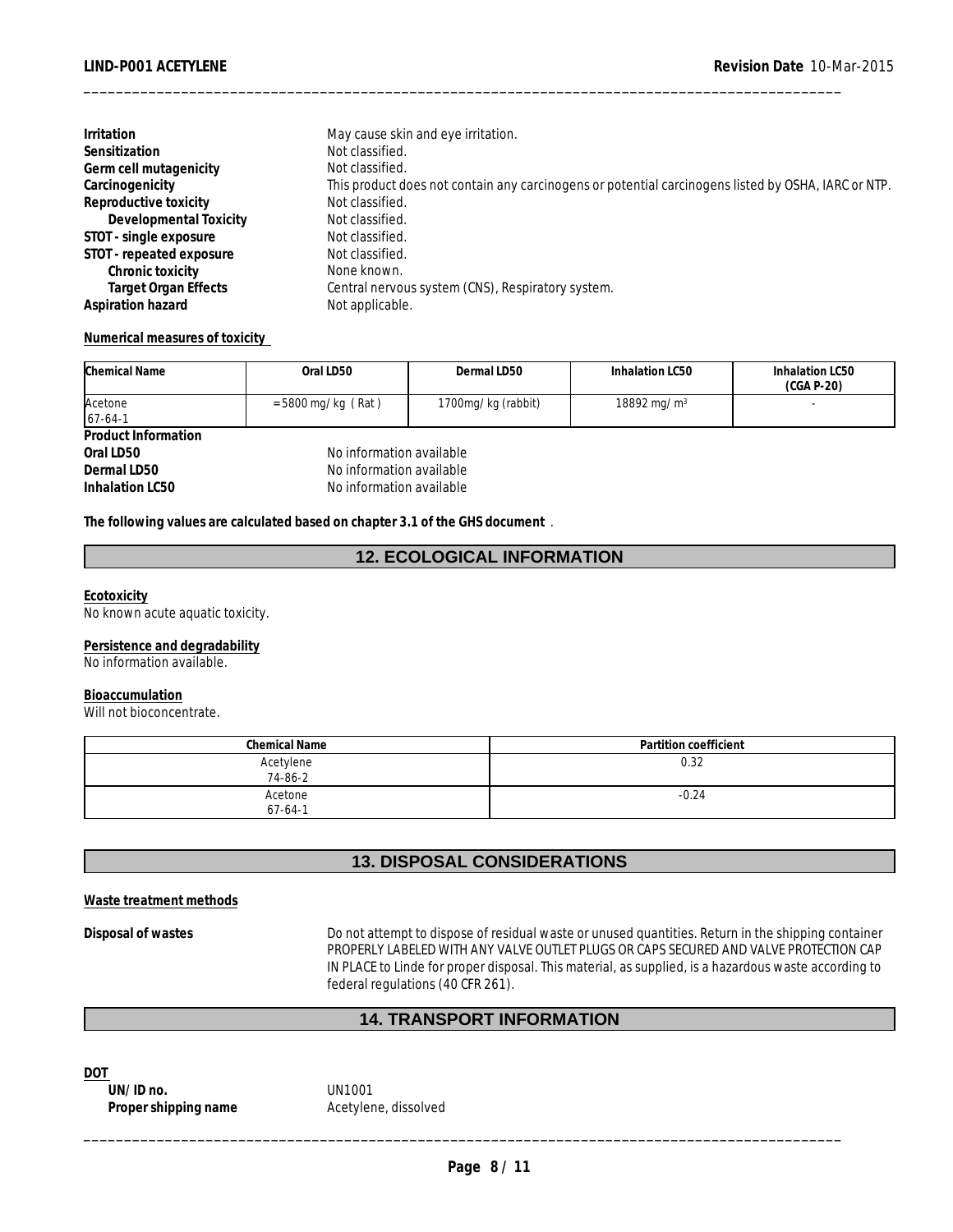| <b>Hazard Class</b><br><b>Special Provisions</b><br>Description<br>Emergency Response Guide Number 116 | 2.1<br>N86, N88<br>UN1001, Acetylene, dissolved, 2.1 |
|--------------------------------------------------------------------------------------------------------|------------------------------------------------------|
| <b>TDG</b>                                                                                             |                                                      |
| UN/ID no.                                                                                              | <b>UN1001</b>                                        |
| Proper shipping name                                                                                   | Acetylene, dissolved mixture                         |
| <b>Hazard Class</b>                                                                                    | 2.1                                                  |
| Description                                                                                            | UN1001, Acetylene, dissolved mixture, 2.1            |
| <u>MEX</u>                                                                                             |                                                      |
| UN/ID no.                                                                                              | <b>UN1001</b>                                        |
| Proper shipping name                                                                                   | Acetylene, dissolved mixture                         |
| <b>Hazard Class</b>                                                                                    | 2.1                                                  |
| Description                                                                                            | UN1001, Acetylene, dissolved mixture, 2.1            |
|                                                                                                        |                                                      |
| IATA<br>UN/ID no.                                                                                      | <b>UN1001</b>                                        |
| Proper shipping name                                                                                   | Acetylene, dissolved mixture                         |
| <b>Hazard Class</b>                                                                                    | 2.1                                                  |
| <b>ERG Code</b>                                                                                        | 10L                                                  |
| <b>Special Provisions</b>                                                                              | A <sub>1</sub>                                       |
| Description                                                                                            | UN1001, Acetylene, dissolved mixture, 2.1            |
| IMDG                                                                                                   |                                                      |
| UN/ID no.                                                                                              | <b>UN1001</b>                                        |
| Proper shipping name                                                                                   | Acetylene, dissolved mixture                         |
| <b>Hazard Class</b>                                                                                    | 2.1                                                  |
| EmS-No.                                                                                                | $F-D, S-U$                                           |
| Description                                                                                            | UN1001, Acetylene, dissolved mixture, 2.1            |
| ADR                                                                                                    |                                                      |
| UN/ID no.                                                                                              | <b>UN1001</b>                                        |
| Proper shipping name                                                                                   | Acetylene, dissolved mixture                         |
| <b>Hazard Class</b>                                                                                    | 2.1                                                  |
| Classification code                                                                                    | 4F                                                   |
| Tunnel restriction code                                                                                | (B/D)                                                |
| Description                                                                                            | UN1001, Acetylene, dissolved mixture, 2.1, (B/D)     |
|                                                                                                        | <b>15. REGULATORY INFORMATION</b>                    |
| International Inventories                                                                              |                                                      |
| <b>TSCA</b>                                                                                            | Complies                                             |

#### **Legend:**

**EINECS/ELINCS** 

**TSCA** - United States Toxic Substances Control Act Section 8(b) Inventory **DSL/NDSL** - Canadian Domestic Substances List/Non-Domestic Substances List **EINECS/ELINCS** - European Inventory of Existing Chemical Substances/European List of Notified Chemical Substances

#### **US Federal Regulations**

**DSL** Complies

#### **SARA 313**

Section 313 of Title III of the Superfund Amendments and Reauthorization Act of 1986 (SARA). This product does not contain any chemicals which are subject to the reporting requirements of the Act and Title 40 of the Code of Federal Regulations, Part 372.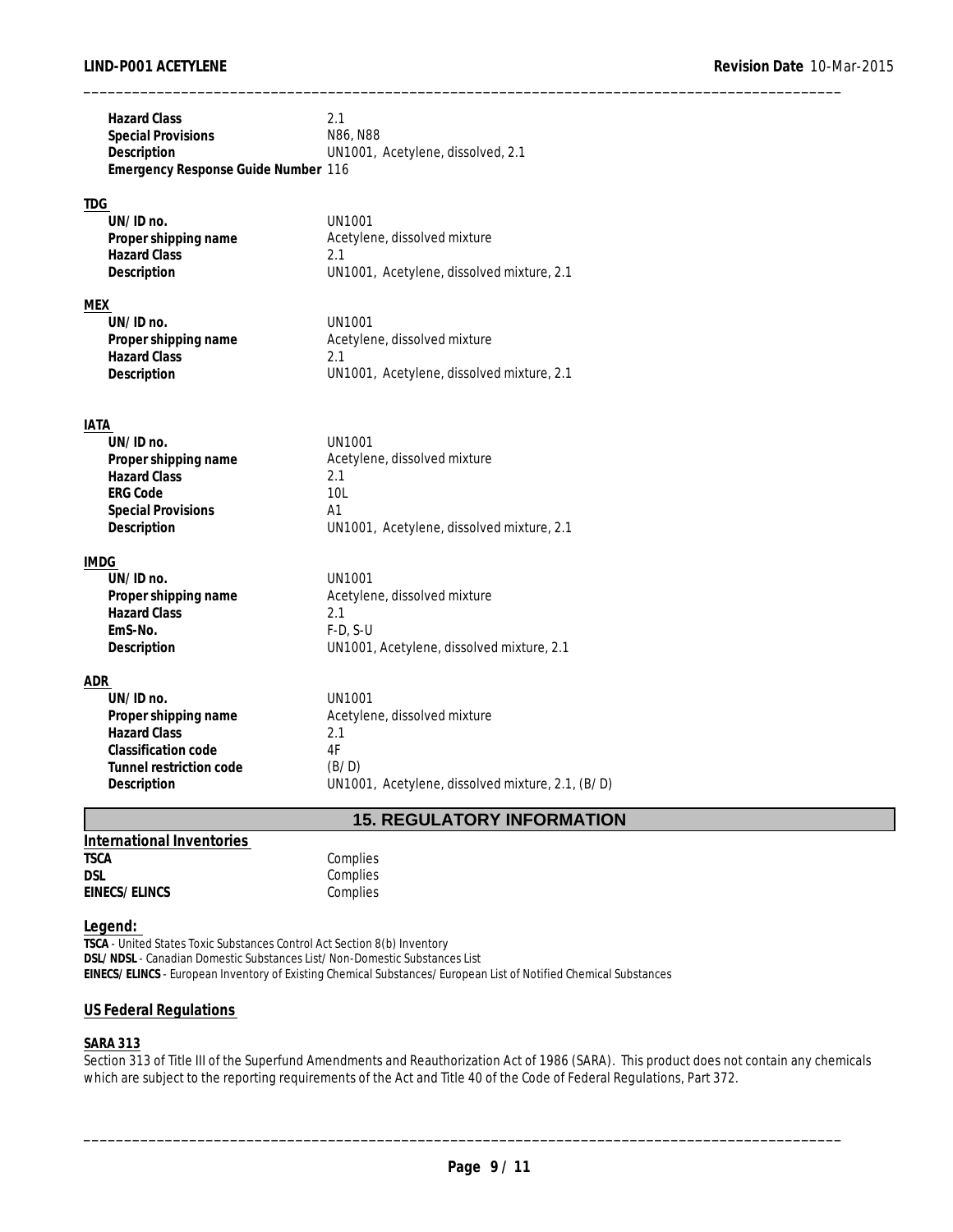#### **SARA 311/312 Hazard Categories**

| Acute Health Hazard               | No  |
|-----------------------------------|-----|
| Chronic Health Hazard             | No  |
| Fire Hazard                       | Yes |
| Sudden release of pressure hazard | Yes |
| Reactive Hazard                   | Yes |

**CERCLA**

This material, as supplied, contains one or more substances regulated as a hazardous substance under the Comprehensive Environmental Response Compensation and Liability Act (CERCLA) (40 CFR 302).

| Chemical Name | Hazardous Substances ROs | CERCLA/SARA RQ | Reportable Quantity (RQ) |
|---------------|--------------------------|----------------|--------------------------|
| Acetone       | 5000 lb                  |                | 5000 lb                  |
| −64-1ل        |                          |                | 2270 kg                  |

\_\_\_\_\_\_\_\_\_\_\_\_\_\_\_\_\_\_\_\_\_\_\_\_\_\_\_\_\_\_\_\_\_\_\_\_\_\_\_\_\_\_\_\_\_\_\_\_\_\_\_\_\_\_\_\_\_\_\_\_\_\_\_\_\_\_\_\_\_\_\_\_\_\_\_\_\_\_\_\_\_\_\_\_\_\_\_\_\_\_\_\_\_

#### **Clean Air Act, Section 112 Hazardous Air Pollutants (HAPs) (see 40 CFR 61)**

This product contains the following substances which are listed hazardous air pollutants (HAPS) under Section 112 of the Clean Air Act:

| <b>Chemical Name</b> | CAS No. | Hazardous air<br>pollutants (HAPs)<br>content | VOC Chemicals | Class 1 | Class 2 |
|----------------------|---------|-----------------------------------------------|---------------|---------|---------|
| Acetylene            | 74-86-2 |                                               | $\lambda$     |         |         |

#### **CWA (Clean Water Act)**

This product does not contain any substances regulated as pollutants pursuant to the Clean Water Act (40 CFR 122.21 and 40 CFR 122.42)

#### **Risk and Process Safety Management Programs**

This material, as supplied, contains one or more regulated substances with specified thresholds under 40 CFR Part 68 or regulated as a highly hazardous chemical pursuant to the 29 CFR Part 1910.110 with specified thresholds:

| Chemical Name | U.S. - CAA (Clean Air Act) - | U.S. - CAA (Clean Air Act) -                                  | U.S. - OSHA - Process Safety |
|---------------|------------------------------|---------------------------------------------------------------|------------------------------|
|               |                              | Accidental Release Prevention   Accidental Release Prevention | Management - Highly          |
|               | - Toxic Substances           | - Flammable Substances                                        | Hazardous Chemicals          |
| Acetylene     |                              | 10000 lb                                                      |                              |

#### **US State Regulations**

#### **California Proposition 65**

This product does not contain any Proposition 65 chemicals

#### **U.S. State Right-to-Know Regulations**

| <b>Chemical Name</b>     | New Jersey | <b>Massachusetts</b> | Pennsylvania |
|--------------------------|------------|----------------------|--------------|
| Acetylene<br>74-86-2     | $\cdots$   |                      |              |
| Acetone<br>$67 - 64 - 1$ | $\cdots$   |                      | $\cdots$     |

#### **International Regulations**

| Chemical Name | Carcinogenicity | Exposure Limits                       |
|---------------|-----------------|---------------------------------------|
| Acetone       |                 | Mexico: TWA= 1000 ppm                 |
|               |                 | Mexico: TWA= $2400 \,\mathrm{mg/m^3}$ |
|               |                 | Mexico: STEL= 1260 ppm                |
|               |                 | Mexico: STEL= $3000 \text{ mg/m}^3$   |